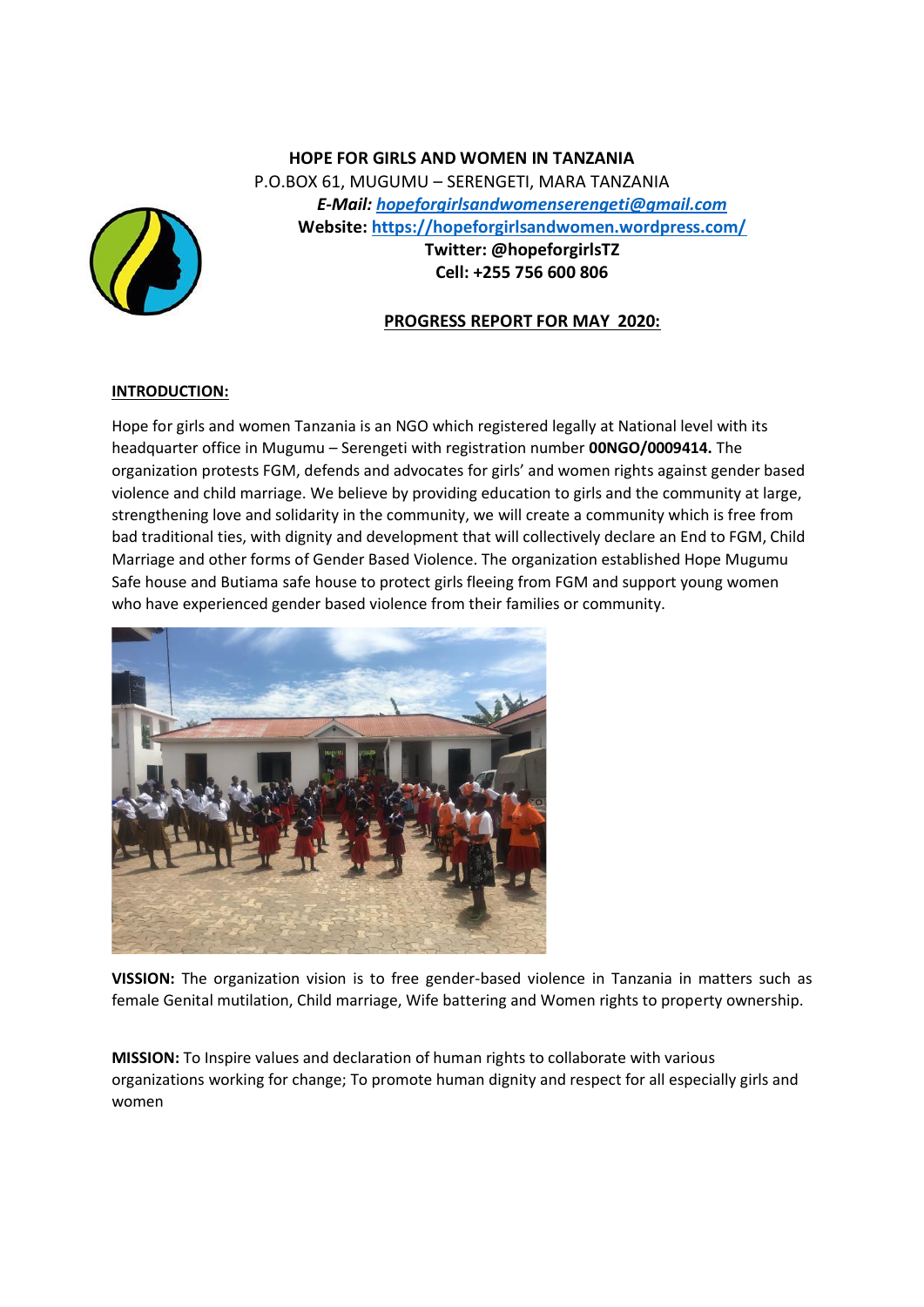#### **OBJECTIVES:**

- To enhance fighting of Female Genital Mutilation [FGM]
- To promote the society in respect human dignity and equality of all human being
- To empower and promote the society to accept positive changes that will enhance their development.
- To support Gender based violence Survivors and victims with legal and psychological advice
- To enable provision of temporary shelter to victims and Survivors of Gender Based violence
- To provide support to almost vulnerable children on need.

*HGWT has managed to secure her post box no 61, Mugumu – Serengeti, Mara Tanzania. The application sent was accepted January 2020. This will also change in our letter head.*

# **ACTIVITIES AND ACHIEVEMENTS:**

Hope for Girls and Women in Tanzania continues to provide Anti-Gender Based Violence awareness to Serengeti communities, provide legal aid to victims in need, to provide temporary shelter to girls and women fleeing from gender based violence and or those whose cases are at the court waiting to testify, collaborate with other partners to provide different health services to Serengeti people at subsidized costs or free of charge. Our safe house continues to spear head the END FGM activism with all these approaches used at once, with a goal to create a community free from bad traditional ties and one with a collective declaration to end FGM, child marriages, women battering and all forms of Gender Based Violence.

#### **ACTIVITIES AND ACHIEVEMENTS:**

At Hope Mugumu safe house; We have a total of **118 beneficiaries** staying at the centre, with the following description on type of cases.

| <b>NO</b> | <b>TYPE OF CASE</b>   | <b>TOTAL</b> |
|-----------|-----------------------|--------------|
|           | <b>FGM</b>            | 89           |
| ר         | <b>CHILD MARRIAGE</b> | 17           |
| 3         | <b>RAPE</b>           | 3            |
|           | <b>BATTERY</b>        | 9            |
|           | <b>TOTAL</b>          | 118          |

#### **NUMBER OF GIRLS AT THE CENTER AND TYPE OF CASES:**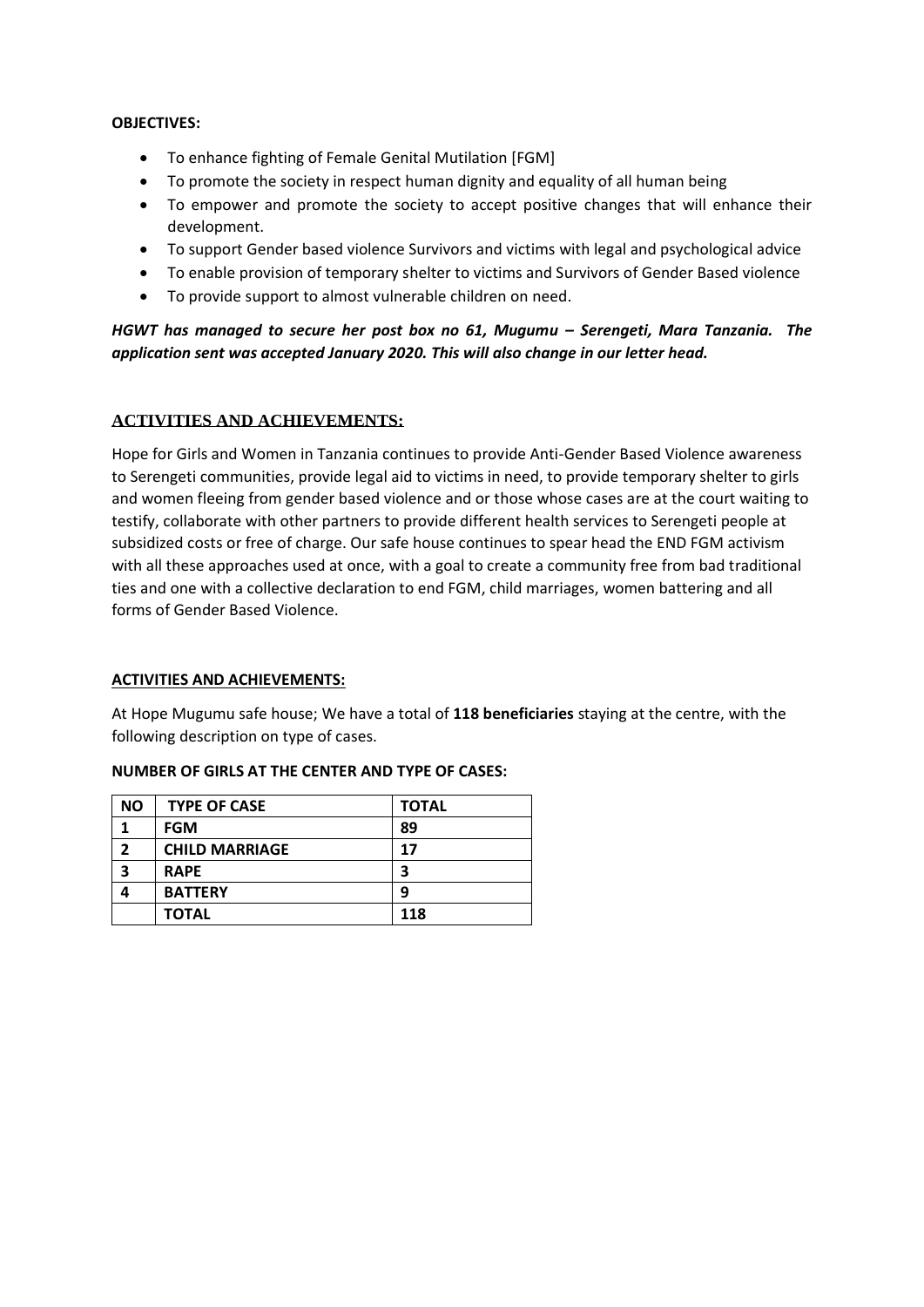# **Girls Rescuing and Police gender desks.**

Sijali and other police gender desk officers working in collaboration with Hope Mugumu Safe house to rescue girls from FGM in Serengeti. The cutting started Early April after school close because of COVID 19. Most of the cases are child Marriage and FGM. Most of parents/ relatives increases violence to their daughters. Police vehicle and Hope vehicle work to rescue. Total of 55 girls were rescued, 6 girls found cut already, we have 118 FGM cases confirmed in the villages.

# **Support from Fourseasons:**

The following items received to Hope Mugumu Safe house on 29<sup>th</sup> of April 2020 as follow: -

- Rice kg 200
- Beans kg 100
- Cooking oil litre 40
- Sugar kg 50
- $\bullet$  Pad Pc 5
- Wheat flour kg 50
- Maize flour Sembe kg 150



#### **FGM SITUATION:**

Serengeti started the cutting after the COVID 19 School holiday, the cutting started as from 31<sup>st</sup> of March todate the cutting is continue.

**Butiama Safe house:** We have the total number of 58 girls

#### **NUMBER OF GIRLS AT BUTIAMA SAFE HOUSE:**

| <b>NO</b> | <b>Girls</b><br>class | at   Girls<br>Government   $level - day$<br><b>Primary level</b> | vocational   schooling at $\vert$ at Secondary   to school | Girls schooling   Children not going   Total |    |
|-----------|-----------------------|------------------------------------------------------------------|------------------------------------------------------------|----------------------------------------------|----|
|           | 20                    | 19                                                               | 13                                                         | q                                            | 59 |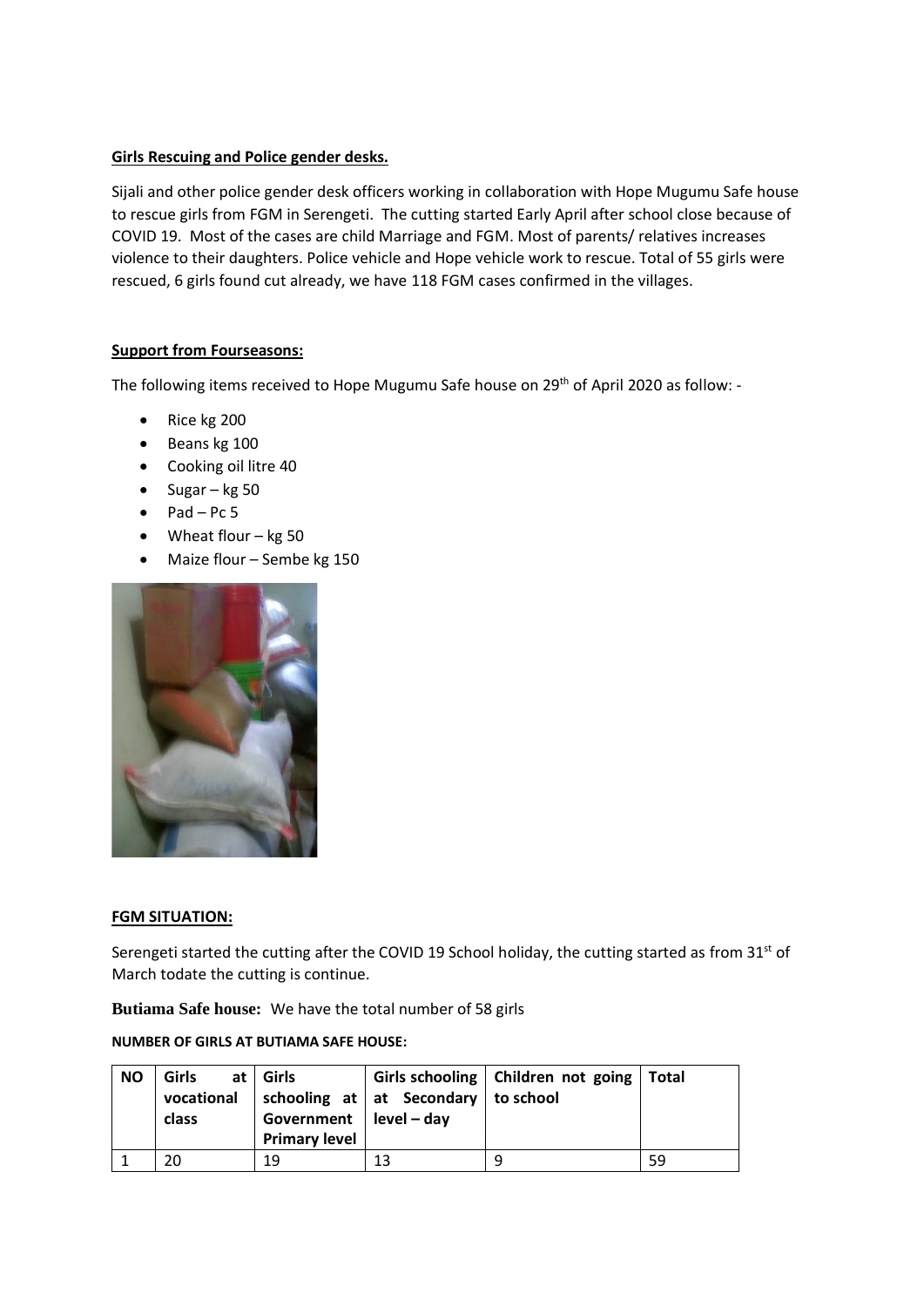#### **VTC – TAILORING PROJECT AND BATIK MAKING:**

**Hope Mugumu Safe house** has 14 students at VTC, In Butiama have 20 students in VTC class. The survivors under VTC continue to make Masks for COVID 19 protection. We have many masks for sell, please if you need Masks, let us know. Received Oder from Grumeti for 1000 masks. We have sold 477 masks, where 177 distributed to safe house girls.



**Photo showing girls making Masks produced.**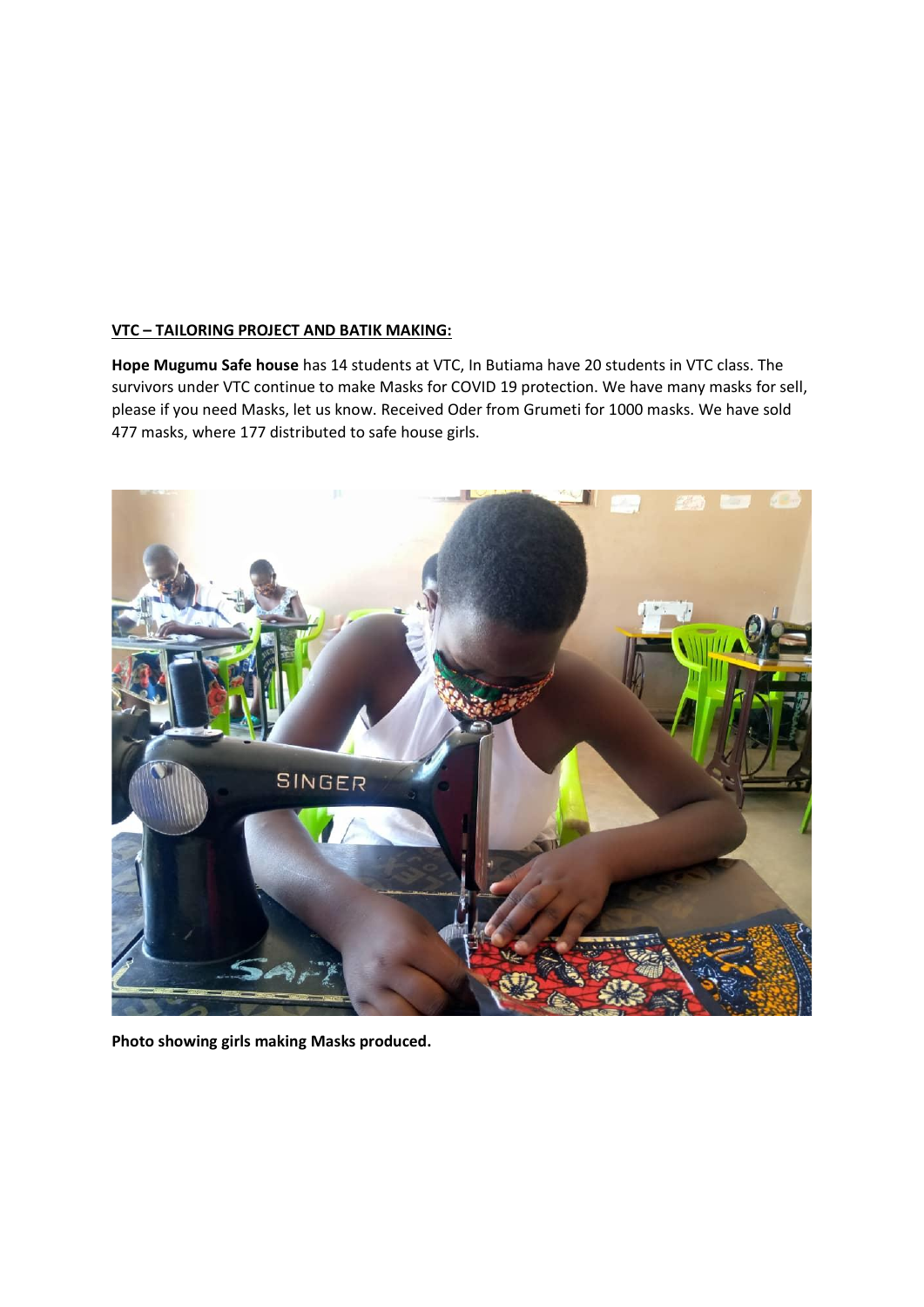#### **ALL GIRLS LOCKDOWN AT SAFE HOUSES: GIRLS EDUCATION:**

#### **UPDATES ON EDUCATION:**

Universities, college and High school form six opened in Tanzania, still wait to hear for Primary, secondary and form five to open.

3 girls schooling at More than A drop in Moshi attended and 2 girls schooling at VETA driving at Nyamiongo in Musoma attended too.

**PRIMARY SCHOOL OLD STUDENTS:** At Hope Mugumu safe house 11 girls schooling at Primary [4 at English medium school and 7 at public primary school]. Butiama Safe house total of 19 girls schooling at public primary school. Total of 30 girls are at primary level.

At Hope Mugumu Safe house there are 21 girls schooling at secondary school [ 13 in public day secondary school and 8 at boarding secondary school]. Butiama Safe house we have 7 girls schooling at Public day secondary school. Total of 28 girls schooling at Secondary school.

8 Children in Butiama not going to school, though some schooling at the center are taught how read and write.

3 girls completed for four and their results, on girl got division III and 2 got division IV, still wait for their posts. One girl schooling at high school in Geita. All girls are at safe houses after the Government close all schools because of COVID 19.

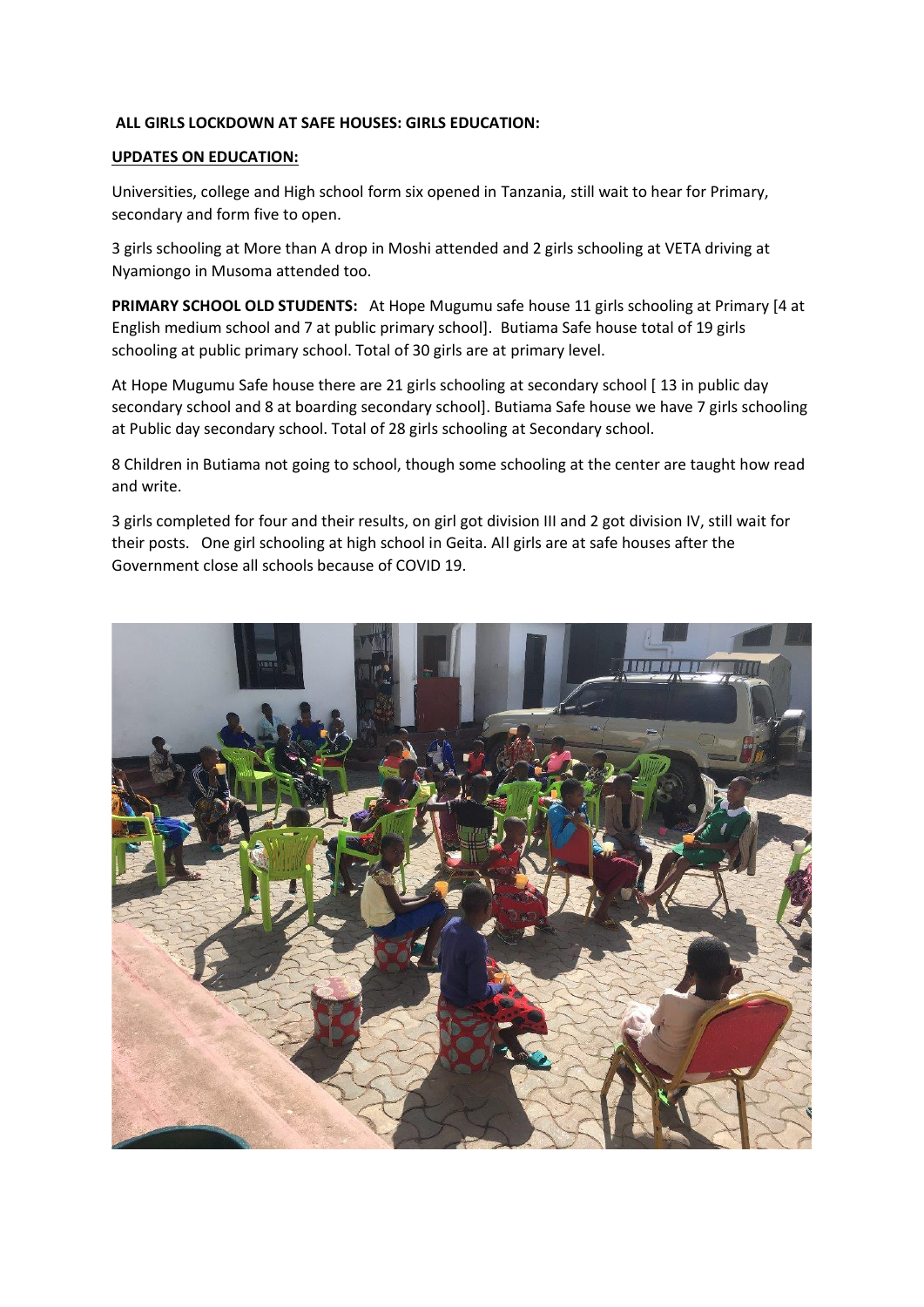# **GARDENING AND AGRICULTURE:**

Gardening activities continuing in our garden, we have grown different vegetables, such as spinach, mchicha, onions, tomatoes and watermelon using organic farming. We have grown 2 acters of cassava, sweet potatoes.

In order to improve our harvest and generate income for sustainability, we have paid for installation of green house in our new land. The work will start soon. **Nothing has been happened because of COVID 19, but also too much water kills the garden.**



Photo showing girls working at our garden

• **Hope for Girls and Women staff whom stayed outside the safe houses are lock down, so not allowed to enter the safe houses in order to prevent COVID 19.**

## **IT DEPARTMENT:**

The IT department worked on one film subtitles and make sure the ODK registration forms are filled and updated. ODK follow up form to Digital champion, where 40 Digital Champions were reached and only 20 Digital Champion received bundle, Other Digital Champion have got problems with their phones. Phones problems are 10 Whas App expire needs to be updated, 6 phones don't have Maps. Me, 1 problem with speaker, 4 problems with Whats App and ODK.

#### **Research and Data collection:**

15 phones and memory cards purchased to replace to Digital Champions.

**Video conferencing** teaching English lesson to [STD V, VI and VII] with our Volunteer teacher from UK – Mina Patel was conducted to Hope Mugumu Safe house two times in May 2020. Topics taught during English class video conferencing  $-1$ : About continents and found in the continents. 2. Names of oceans and how it is written.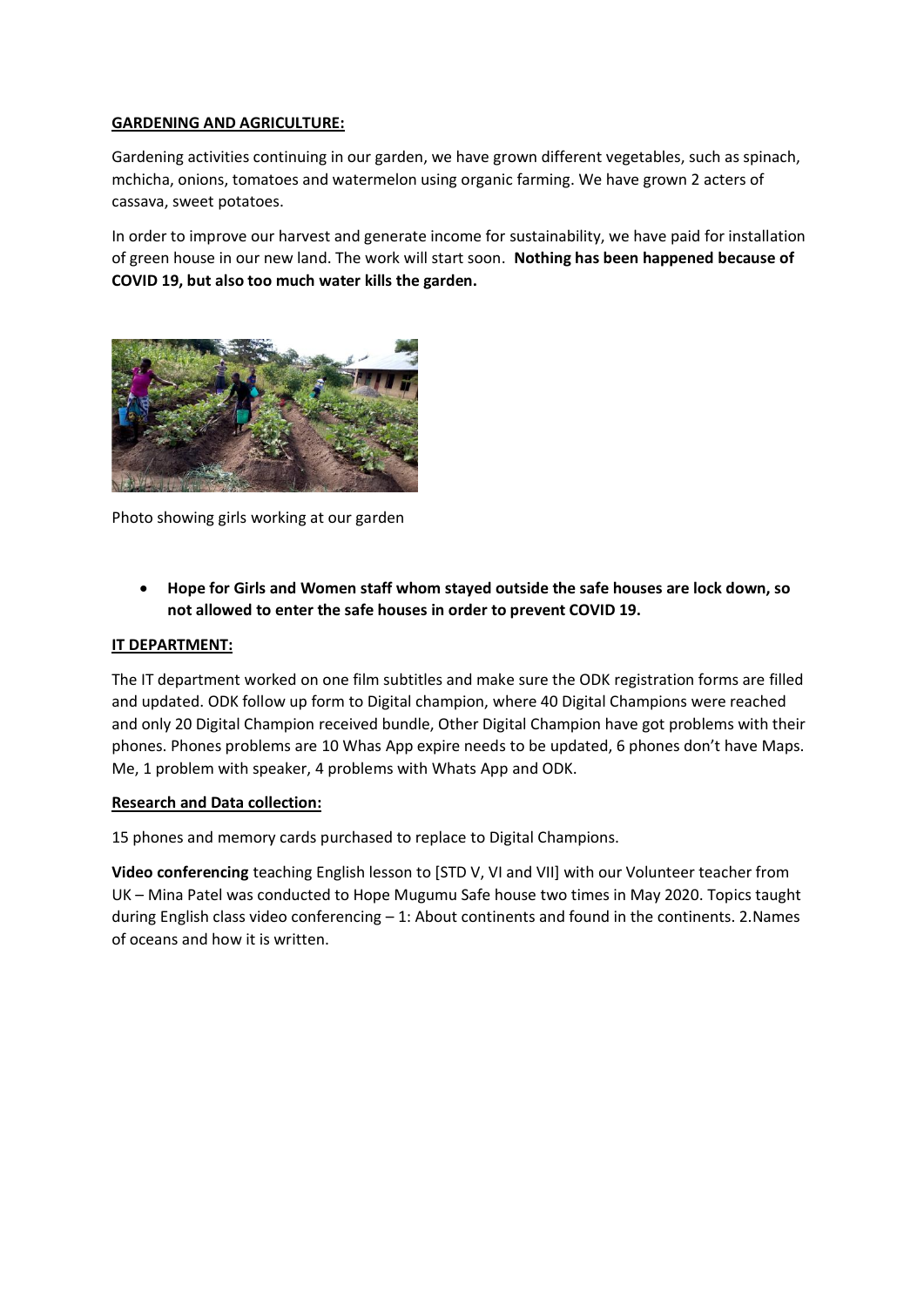

# **VISITORS VISITED HGWT:**

• Hope for Girls and Women in Tanzania, through Hope Mugumu Safe house received visitors from Serengeti CRDB Bank whom brought food as follows. Cooking oil liter 20, Rice kg 60, soap kg 25, Beans kg 30, Super gates 2 CTN and 4 crats of soda.



Serengeti CRDB Manager during her visit to Hope Mugumu Safe house